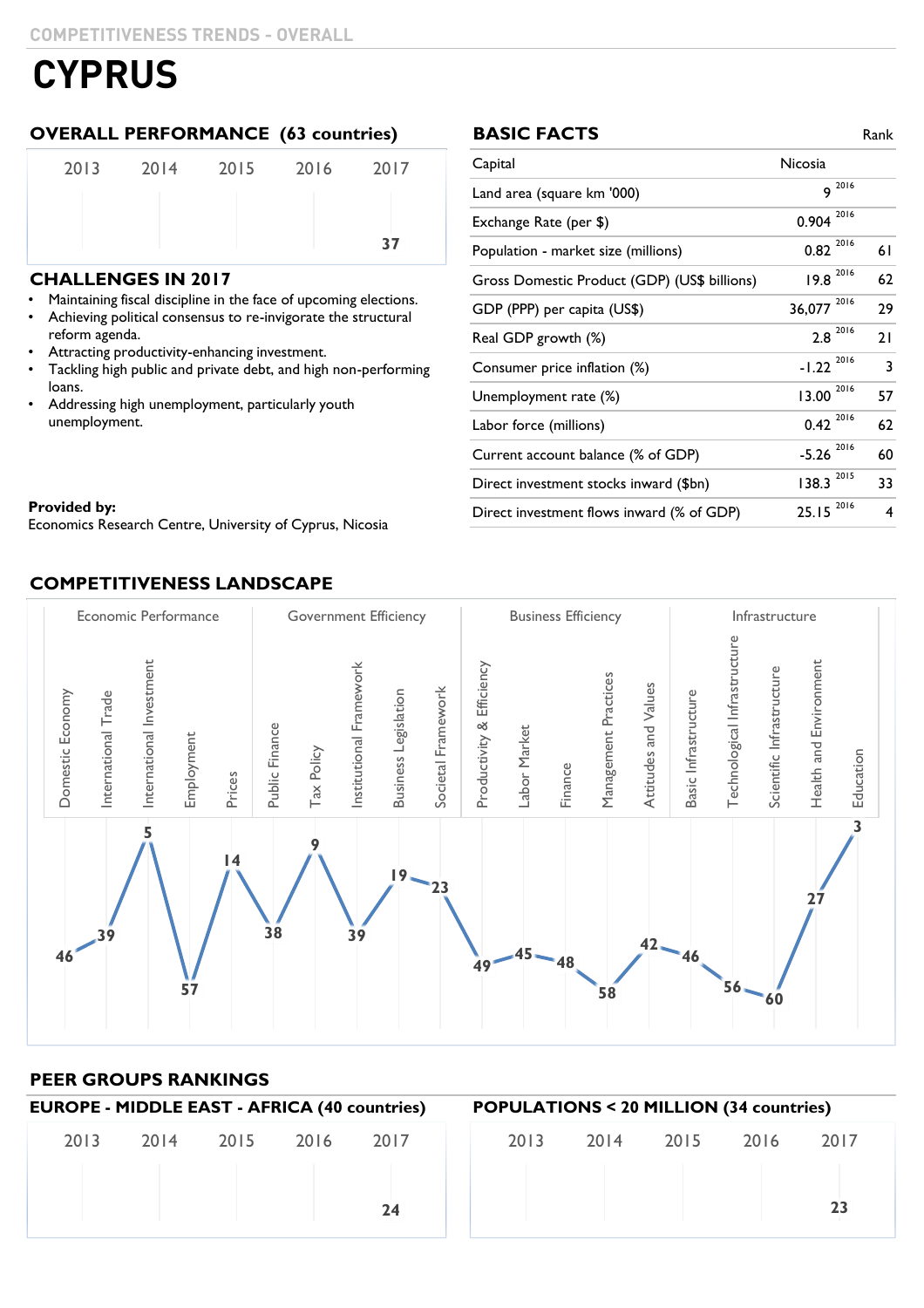#### **COMPETITIVENESS EVOLUTION**

The criteria below highlight the 15 biggest Improvements and the 15 biggest Declines in the overall performance of the economy. They are determined by the largest percentage changes in the value of each criterion from one yearbook to the next.

|        |                                                   | <b>WCY 2017</b> |                |        |                                       | <b>WCY 2017</b> |    |
|--------|---------------------------------------------------|-----------------|----------------|--------|---------------------------------------|-----------------|----|
|        | <b>STRENGTHS</b>                                  | value rank      |                |        | <b>WEAKNESSES</b>                     | value rank      |    |
| 1.3.04 | Direct investment stocks abroad (% of GDP)        | 680.62          |                | 1.4.07 | Long-term unemployment                | 5.80            | 47 |
| 1.3.08 | Direct investment stocks inward (% of GDP) 706.84 |                 | Т              | 3.3.11 | Stock market capitalization (%)       | 13.18           | 53 |
| 2.2.13 | Real corporate taxes                              | 8.33            | T              | 2.5.11 | Females in parliament                 | 12.50           | 54 |
| 2.5.03 | Homicide                                          | 0.1             | Т              | 1.4.08 | Youth unemployment                    | 29.10           | 55 |
| 1.1.18 | Gross fixed capital formation - real growth       | 25.95           | 2              | 4.3.06 | Total R&D personnel                   | 1.3             | 56 |
| 1.2.25 | Tourism receipts                                  | 12.67           | 2              | 2.1.04 | Total general government debt (%)     | 107.96          | 58 |
| 1.3.02 | Direct investment flows abroad (% of GDP)         | 31.05           | $\overline{2}$ | 2.3.04 | Country credit rating                 | 38.30           | 58 |
| 4.5.03 | Public expenditure on education per pupil         | 37.92           | $\overline{2}$ | 4.3.01 | Total expenditure on R&D (\$)         | 110             | 58 |
| 3.3.01 | <b>Banking sector assets</b>                      | 315.51          | 3              | 4.3.04 | Business expenditure on R&D (\$)      | 19              | 58 |
| 1.2.13 | Exports of commercial services (%)                | 44.85           | 4              | 1.2.02 | Current account balance               | $-5.26$         | 60 |
| 1.3.06 | Direct investment flows inward (% of GDP)         | 25.15           | 4              | 4.2.02 | Mobile Broadband subscribers          | 29.6            | 60 |
| 2.2.07 | Effective personal income tax rate                | 5.36            | 8              | 4.2.18 | High-tech exports (\$)                | 27              | 61 |
| 4.5.09 | Student mobility inbound                          | 5.90            | 8              | 3.3.09 | <b>Stock markets</b>                  | 1.83            | 62 |
| 4.5.07 | Higher education achievement                      | 54.7            | 9              | 1.2.08 | Exports of goods (\$bn)               | 1.87            | 63 |
| 4.5.08 | Women with degrees                                | 62.9            | 9              |        | 1.3.15 Relocation threats of services | 2.44            | 63 |

#### **KEY ATTRACTIVENESS INDICATORS**

From a list of 15 indicators, respondents of the Executive Opinion Survey were asked to select 5 that they perceived as the key attractiveness factors of their economy. The chart shows the percentage of responses per indicator from the highest number of responses to the lowest.

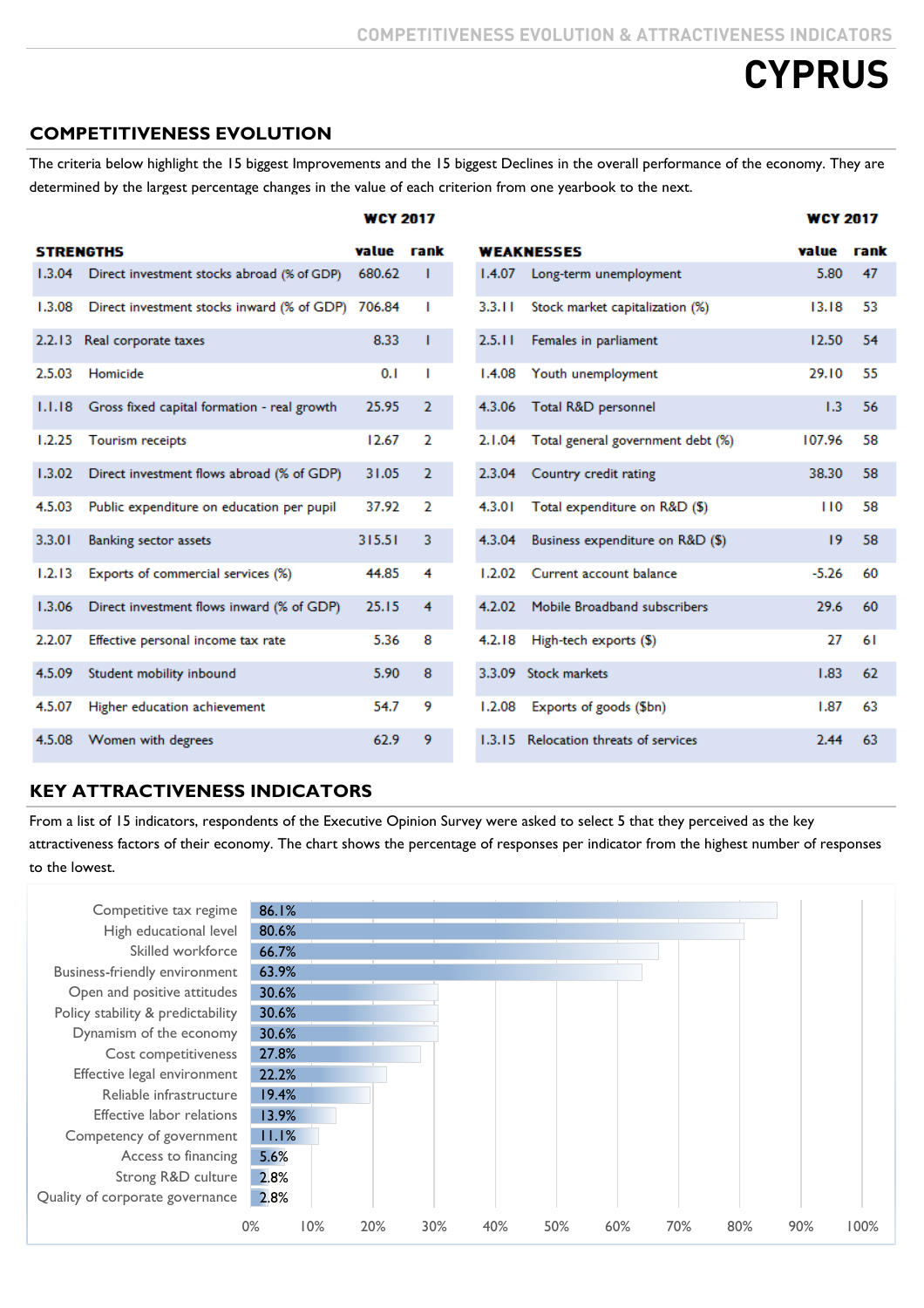### **ECONOMIC PERFORMANCE**

|  | 2013 2014 2015 2016 2017 |    |  |
|--|--------------------------|----|--|
|  |                          | 28 |  |

| <b>Sub-Factor Rankings:</b> | 2016 2017 |    |
|-----------------------------|-----------|----|
| Domestic Economy            | 0         | 46 |
| International Trade         | 0         | 39 |
| International Investment    | 0         |    |
| Employment                  | O         | 57 |
| <b>Prices</b>               | O         |    |

### **GOVERNMENT EFFICIENCY**

|      |      |      |      |      | <b>Sub-Factor Rankings:</b> | 2016 2017         |  |
|------|------|------|------|------|-----------------------------|-------------------|--|
| 2013 | 2014 | 2015 | 2016 | 2017 | <b>Public Finance</b>       | 38                |  |
|      |      |      |      |      |                             | <b>Tax Policy</b> |  |
|      |      |      |      |      | Institutional Framework     | 39                |  |
|      |      |      |      | 22   | <b>Business Legislation</b> | ۱9                |  |
|      |      |      |      |      | Societal Framework          |                   |  |

#### **BUSINESS EFFICIENCY**

| 2013 | 2014 2015 2016 | 2017 |  |
|------|----------------|------|--|
|      |                | 50   |  |

| <b>Sub-Factor Rankings:</b> |   | 2016 2017 |
|-----------------------------|---|-----------|
| Productivity & Efficiency   | O | 49        |
| Labor Market                | 0 | 45        |
| Finance                     | 0 | 48        |
| <b>Management Practices</b> | 0 | 58        |
| <b>Attitudes and Values</b> | 0 | 47        |

#### **INFRASTRUCTURE**

| 2013 | 2014 2015 2016 | 2017 |
|------|----------------|------|
|      |                | 40   |

| <b>Sub-Factor Rankings:</b>   | 2016 2017 |    |
|-------------------------------|-----------|----|
| <b>Basic Infrastructure</b>   |           | 46 |
| Technological Infrastructure  | 0         | 56 |
| Scientific Infrastructure     | 0         | 60 |
| <b>Health and Environment</b> | 0         | 27 |
| Education                     | 0         |    |